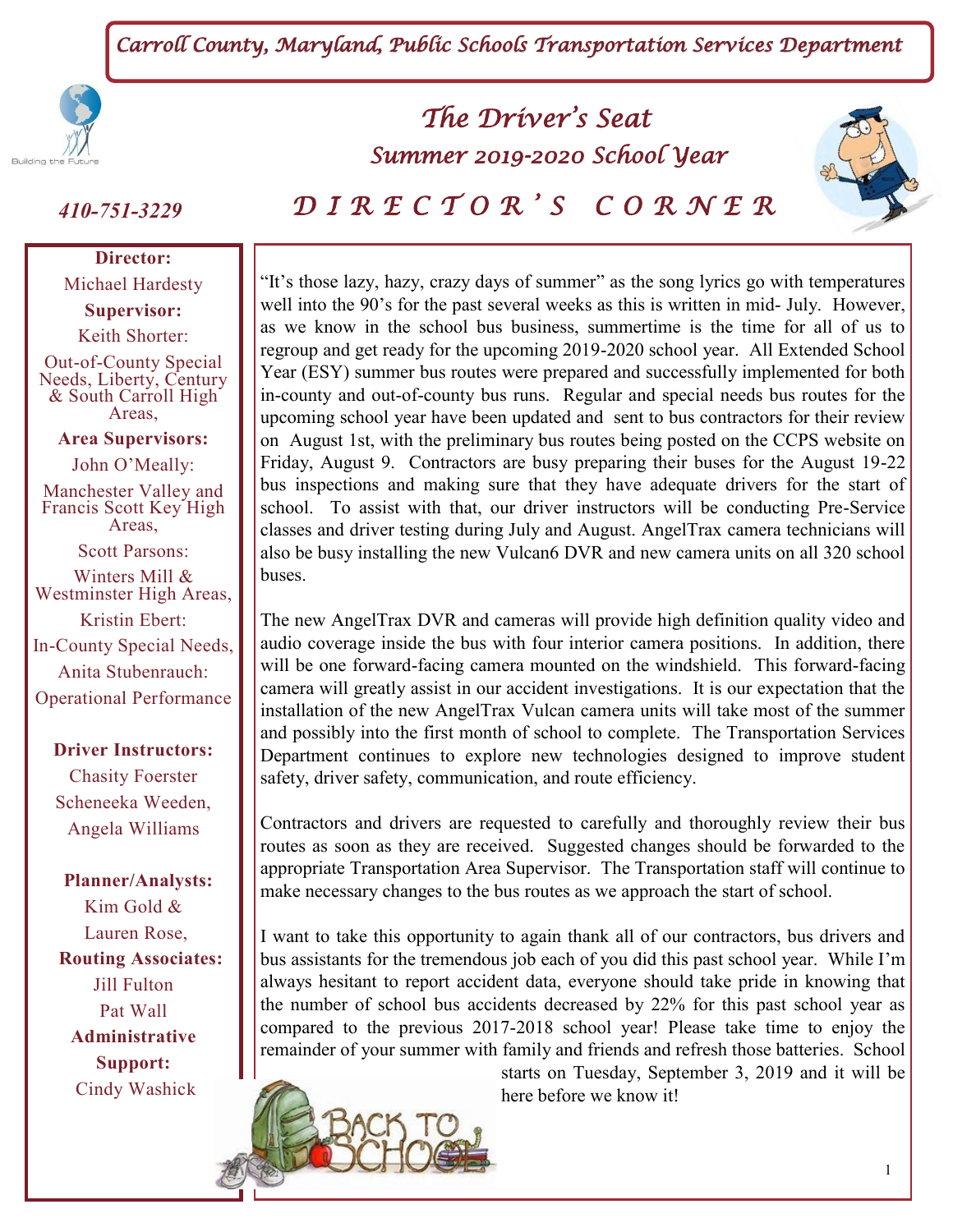#### PRE-K TRANSPORTATION

- Pre-K start date: Monday, September 9, 2019
- Full-day Pre-K schools:
	- Cranberry Station Elementary
	- Elmer Wolfe Elementary
	- Robert Moton Elementary
	- Taneytown Elementary



- All Pre-K students will ride the regular route bus to school in the morning and be picked up at the regular established bus stop.
- All Pre-K students will be provided a GREEN tag by their home school that will match the bus number for the student's home bound transportation to make identification of the student easier for bus drivers.
- In addition, full-day students will be wearing a GREEN HAT and carrying a CLEAR TOTE. Full-day Pre-K students will ride the regular ed. bus home in the p.m.



- It is the parents' responsibility to make sure there is someone at the stop to meet their student. If no parent or guardian is available to receive the student, the bus driver will contact the Transportation Services Department for direction about whether to return the student to school or not.
- Pre-K Students should be seated in the front of the bus with the kindergarten students.
- On delayed openings, full-day Pre-K students will ride their regularly assigned bus to and from school.

Kindergarten students riding the bus will be provided a  $YELLOW$  tag by their home school that will match the bus number for home-bound transportation.

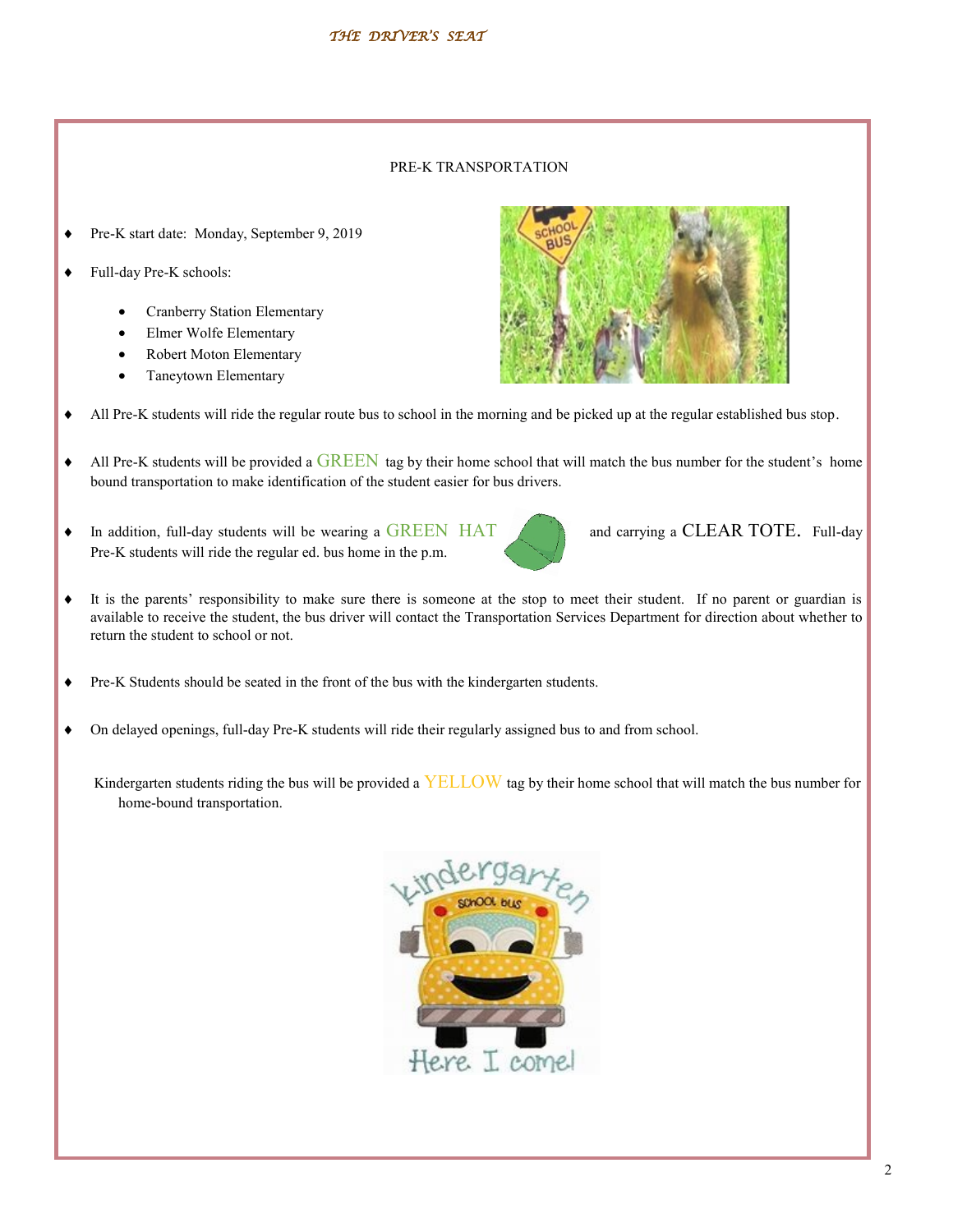



complete new systems have 5 cameras, including an external-view windshield camera and an improved DVR. All fleet buses will receive the new Vulcan System with a goal of upgrading the entire fleet over the next several months.

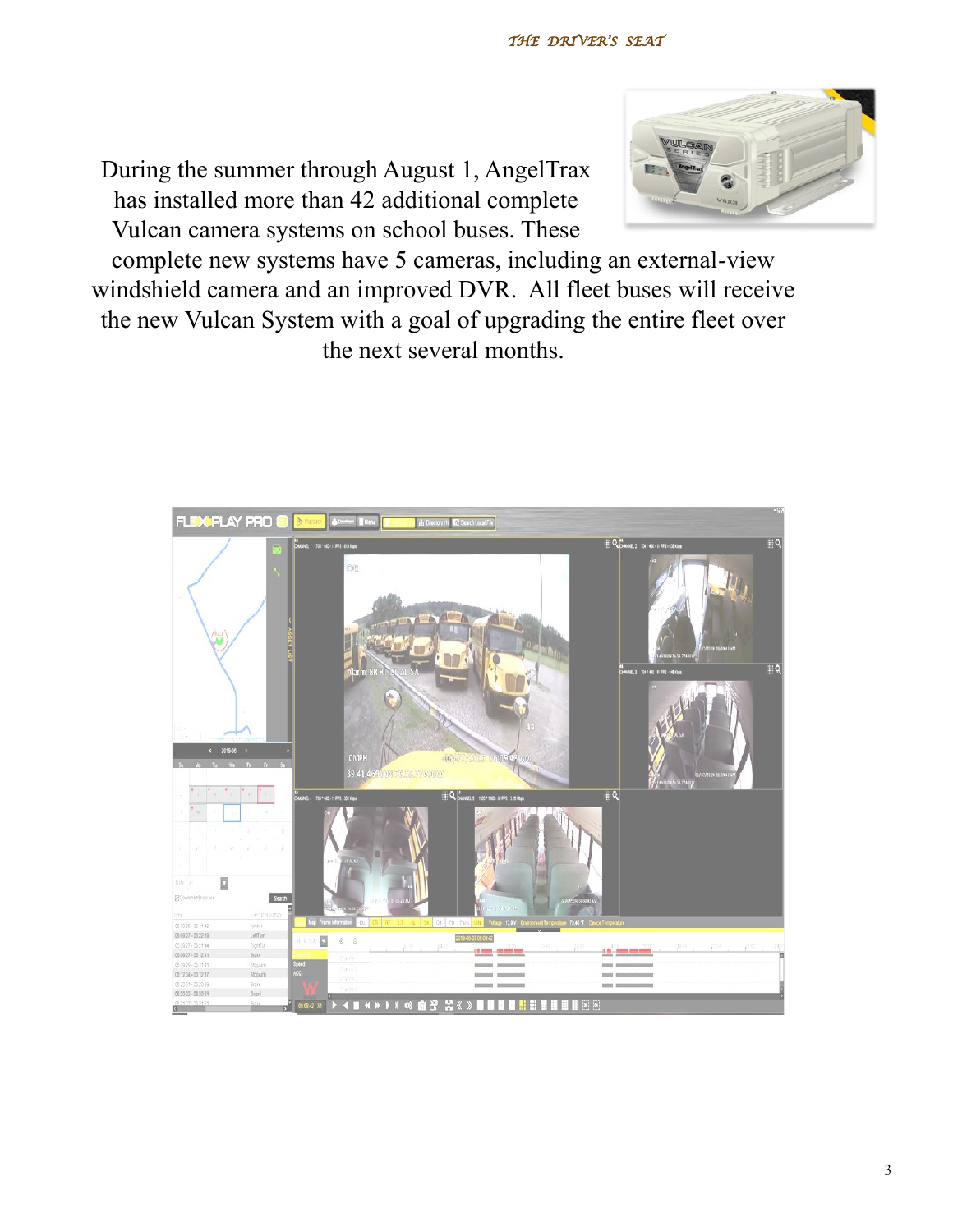#### *THE DRIVER'S SEAT*

### **FLY-BY SURVEY RESULTS**

A one-day survey conducted by NASDPTS found that over 95,000 motorists ran school bus stop arms in one day.

A national survey that tracks the illegal passing of school buses has found that more than 95,000 motorists ran school bus stop arms in one day.



In the ninth annual survey, conducted by the National Association of State Directors of Pupil Transportation Services (NASDPTS), over 27% of school bus drivers in 39 states participated, with 130,963 school bus drivers reporting that 95,319 vehicles passed their buses illegally on a single day earlier this year.

Throughout a 180-day school year, these sample results point to more than 17 million violations among America's motoring public, according to NASDPTS. The number of incidents is likely far greater, since not all school bus drivers participated in the voluntary survey.

Underscoring the significantly higher number of illegal passes this year over last year's survey'[s 83,944 passing incidents](https://www.schoolbusfleet.com/news/730974/national-stop-arm-survey-counts-over-80k-illegal-passes-of-school-buses) was the six-day period in late 2018 when six students were killed, and eight students and two adults were injured by vehicles either violating school bus stop arms or hitting students and adults while they were waiting at a bus stop, Mike LaRocco, president of NASDPTS, pointed out. He added that these fatalities occurred in states across the U.S.: Indiana, Georgia, Florida, Mississippi, and Pennsylvania.

"Despite the fact that students are much safer being transported to and from school in a school bus, students and adults at the bus stop are still very much at the mercy of inattentive motorists," LaRocco added. "The sheer volume of these illegal passing incidents in a day, let alone an entire school year, is tragic and sobering, particularly when you consider that these injuries and deaths are easily preventable."

LaRocco also said that the pupil transportation industry needs to "get motorists to understand that although their vehicles may be necessary in the function of their daily lives, they are also two-ton weapons in the hands of drivers who are not paying attention to the world around them as they drive our nation's roads."

The survey results for each year since it was started in 2011 have been consistent. In addition to the previously mentioned 2018 total coming in at over 80,000 passing incidents, the number of violations counted on the day the survey was conducted in 2017 [totaled nearly 78,000.](https://www.schoolbusfleet.com/news/724682/national-stop-arm-survey-counts-78k-illegal-passes-of-school-buses) The 2016 survey found slightly fewer violations, at [over 74,000.](https://www.schoolbusfleet.com/news/714512/national-stop-arm-survey-counts-over-74k-violations)

The survey results, NASDPTS noted, have brought attention among state and federal lawmakers for the need for greater safety countermeasures. Several states have recently [increased penalties](https://www.schoolbusfleet.com/news/733725/idaho-west-virginia-increase-fines-for-school-bus-passing) for stop-arm violations (such as Idaho and West Virginia, [Maryland,](https://www.schoolbusfleet.com/news/734895/maryland-county-approves-use-of-school-bus-stop-arm-cameras) [Maine,](https://www.schoolbusfleet.com/news/734582/new-maine-law-allows-stop-arm-cameras-on-school-buses) and [Indiana\),](https://www.schoolbusfleet.com/news/734051/indiana-governor-signs-school-bus-safety-bill-into-law) authorized the use of photo evidence for issuing citations (including [New York,](https://www.schoolbusfleet.com/news/734615/n-y-bill-would-allow-stop-arm-cameras-on-school-buses) Indiana, and [Oklahoma\),](https://www.schoolbusfleet.com/news/733952/oklahoma-governor-signs-bill-allowing-stop-arm-cameras-into-law) or enacted measures designed to deter illegal school bus passing.

Additionally, NASDPTS joined the National School Transportation Association and the National Association for Pupil Transportation in [expressing support](https://www.schoolbusfleet.com/news/734812/pupil-transportation-associations-unite-to-support-school-bus-safety-act) for the [Stop for School Buses Act of 2019](https://www.congress.gov/bill/116th-congress/house-bill/2218/text?q=%7B%22search%22%3A%5B%22H.R.+2218%22%5D%7D&r=1&s=3) (H.R.2218/S.1254), introduced in the House by U.S. Representatives Jackie Walorski (R-Ind.) and Julia Brownley (D-Calif.), and in the Senate by Senators Todd Young (R-Ind.) and Gary Peters (D-Mich.). This bipartisan legislation calls upon the U.S. Department of Transportation to undertake a comprehensive review of all issues involved with illegal passing of school buses and make recommendations to Congress on best practices to address this national safety problem.

As the new school year ramps up throughout the U.S., NASDPTS encourages state directors, school districts, law enforcement agencies, legislators, and motorists to redouble their efforts to reduce the ongoing threat to the safety of students posed by distracted driving and illegal passing of school buses.

Detailed results from the 2019 survey and past years are available at *[www.nasdpts.org/stoparm](http://www.nasdpts.org/stoparm/)*.

[https://www.schoolbusfleet.com/news/735018/national](https://nam04.safelinks.protection.outlook.com/?url=https%3A%2F%2Fwww.schoolbusfleet.com%2Fnews%2F735018%2Fnational-stop-arm-survey-counts-over-95k-illegal-passes-of-school-buses&data=02%7C01%7Ccawashi%40carrollk12.org%7Ce8231de458f9467435a908d71130031a%7C712)-stop-arm-survey-counts-over-95k-illegal-passes-of-school-buses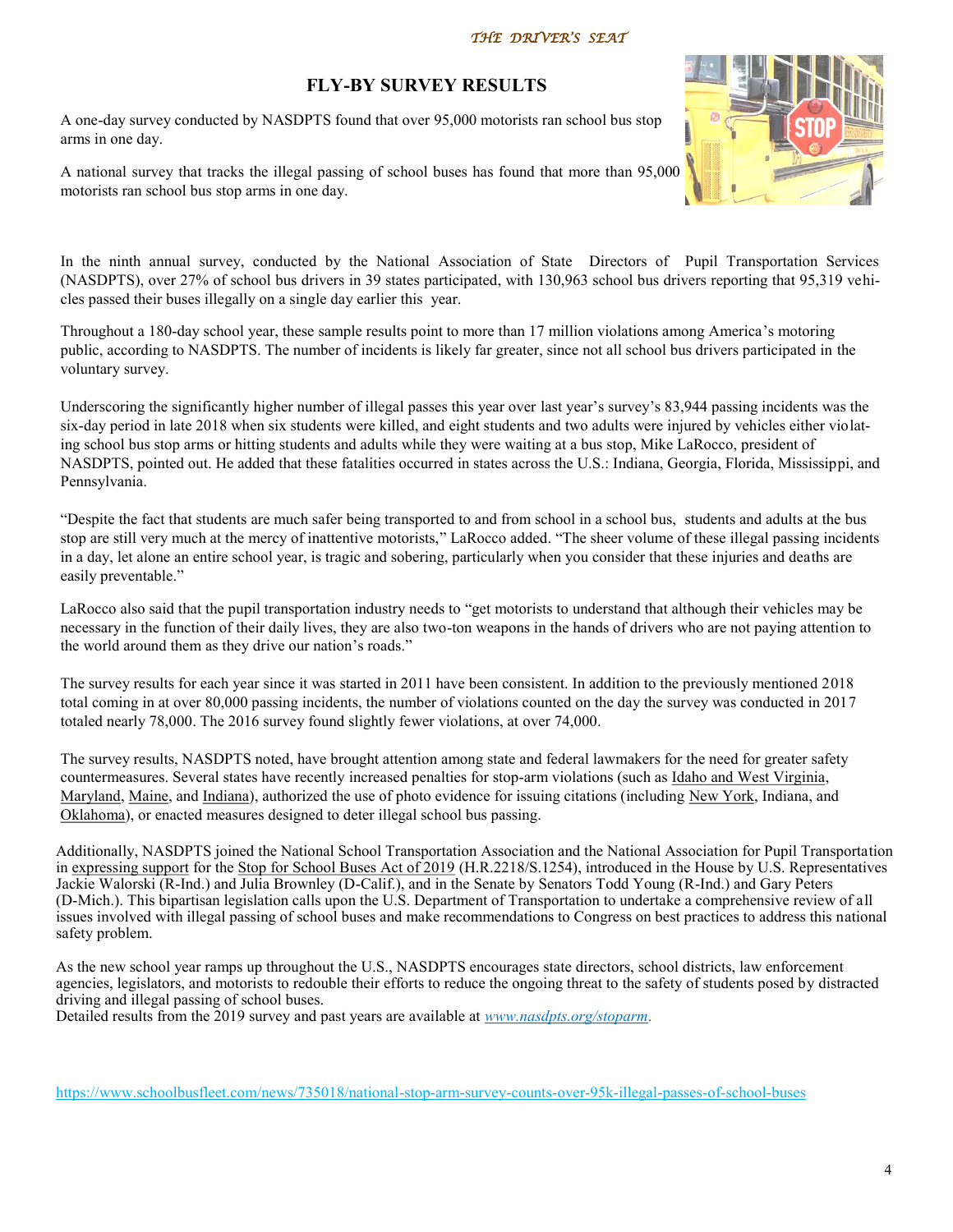#### SET THE ENVIRONMENT

"The most important single ingredient in the formula for success is knowing how to get along with people." This quote by Theodore Roosevelt makes its way in not only our daily lives, but in our jobs as well. For a driver to be successful they need to know how to get along with the students they are transporting. We have said many times to be friendly but not their friend. This is the time of the school year to set your expectations for the rest of the year, and that rules and procedures are established. The driver needs to have command of the school bus they are



driving in order to safely navigate the roadways to and from school. Communication is the single most important part of our discipline process used on a school bus. Drivers should be using student's names when they act out and reminding them of the rules. Comments like "I don't like to get kids in trouble" or "I like to handle problems myself" send mixed messages to students and parents. Drivers who follow the policies and procedures established by the Transportation Services Department by writing referrals when necessary are protecting themselves with the policies they enforce. School administrators offer help in working with problem students by using counseling, by reviewing bus riding rules individually and by bus, and by making that all-important contact with home. The use of the referral tells the administrator in charge that you have exhausted your on-board methods of solving the problem. The effective driver uses the referral when it becomes necessary to do so. A key to successful referral writing is in positively identifying the offending student(s). Cameras can really help with this task by giving more details to the administrators to allow them to more effectively deal with the problem. The camera sees and hears more than the driver can in most instances.

Discipline problems, especially on the bus, are a challenge to everyone. Communicate your expectations, communicate your rules, and communicate with your school administrator. There is a saying used when speaking about the environment we live in; "What you do to your environment today will be your environment tomorrow", let us create a good environment on our bus today.

#### WELCOME CHASITY

Please join us in welcoming our new Transportation Services Department member, Chasity Foerster. Chasity comes to us from F. and S. Transportation where she was a driver for eight years. Chasity is excited to be joining our Driver Instructor Team.

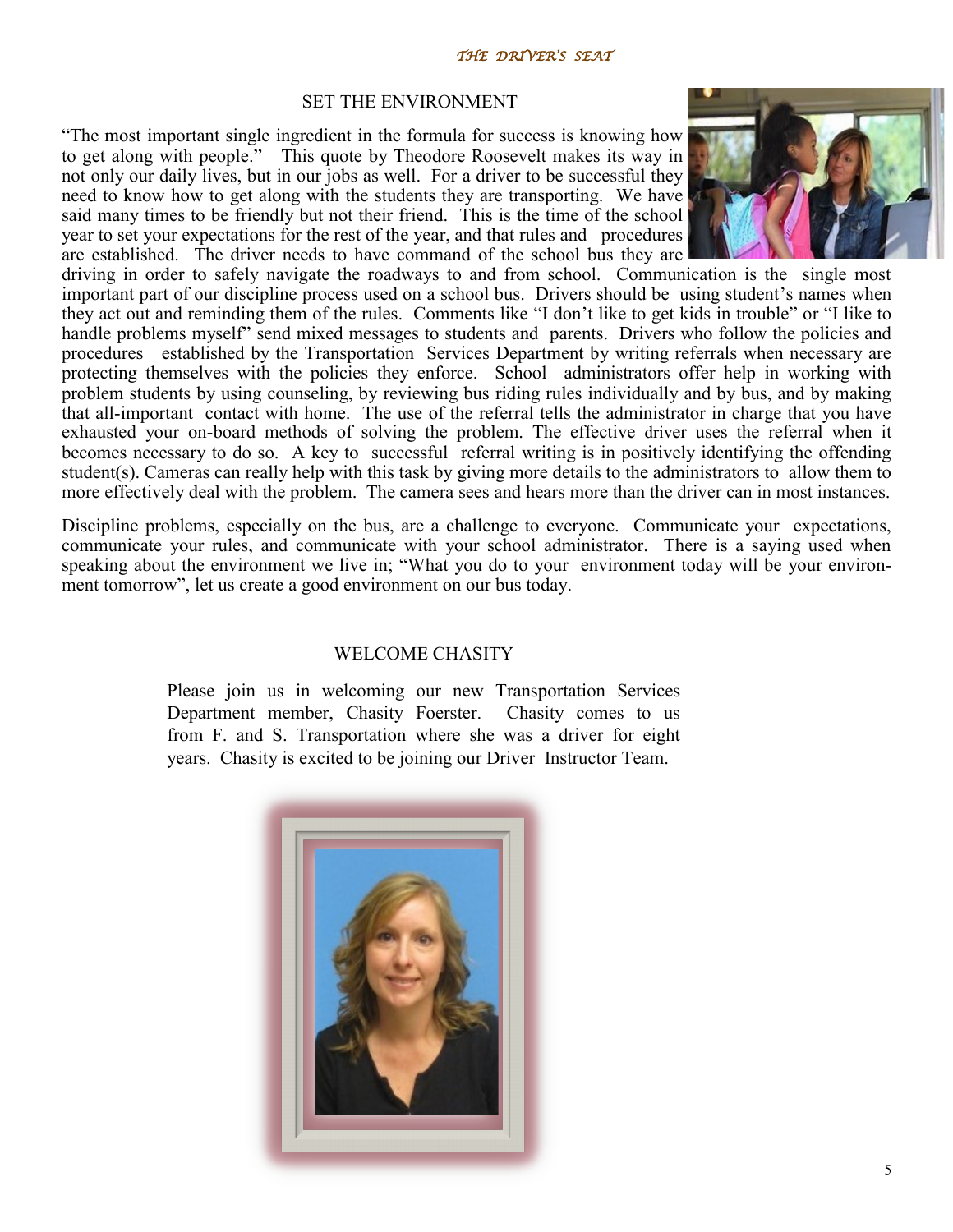#### **Coming Soon**

#### **Commercial Driver's License Drug and Alcohol Clearinghouse**

The Federal Motor Carrier Administration (FMCSA) is establishing the Commercial Driver's License (CDL) Drug and Alcohol Clearinghouse (Clearinghouse). This new database will contain information pertaining to violations of the U.S. Department of Transportation (DOT) controlled substances (drug) and alcohol testing program for holders of CDLs.

The Clearinghouse rule requires FMCSA-regulated employers, Medical Review Officers (MROs), Substance Abuse Professionals (SAPs), consortia/third party administrators (C/TPAs), and other service agents to report to the Clearinghouse information related to violations of the drug and alcohol regulations in 49 Code of Federal Regulations, parts 40 and 382 by current and prospective employees.

The Clearinghouse will also require the following:

- Employers/Contractors will be required to query the Clearinghouse for current and prospective employees' drug and alcohol violations before permitting those employees to operate a commercial motor vehicle (CMV) on public roads.
- Employe[r](https://clearinghouse.fmcsa.dot.gov/FAQ/FAQLearnMore)s/Contractors will be required to annually query the Clearinghouse for each driver they currently employ.
- The Clearinghouse offers employers a centralized location to report drug and alcohol program violations and check that no current or prospective employee is prohibited from performing safety-sensitive functions, such as operating a commercial motor vehicle (CMV), due to an unresolved drug and alcohol program violation. This query must be conducted as part of a pre-employment driver investigation, and at least annually for current employees.
- In addition, employers may designate a Consortia or Third Party Administrator who can report violations and perform queries on their behalf. An owner-operator is an employer that employs himself or herself as a CDL driver and must designate the C/TPA in the Clearinghouse.
- To complete the actions outlined above, employers and C/TPAs will be required to register with the Clearinghouse. [Sign up now to receive email updates,](https://clearinghouse.fmcsa.dot.gov/Home/Subscribe) including a notification once registration is open.
- Employers, drivers, medical review officers (MROs), substance abuse professionals (SAPs), and consortia/third-party administrators (C/TPAs) must register in the Clearinghouse to access the Clearinghouse database. Clearinghouse registration is scheduled to open in fall 2019. [Sign up now to receive email updates,](https://clearinghouse.fmcsa.dot.gov/Home/Subscribe) including a notification once registration is open.

<https://clearinghouse.fmcsa.dot.gov/FAQ>

The Clearinghouse is a secure online database that will give employers, the Federal Motor Carrier Safety Administration (FMCSA), State Driver Licensing Agencies (SDLAs), and State law enforcement personnel real-time information about commercial driver's license (CDL) and commercial learner's permit (CLP) holders' drug and alcohol program violations.

The Clearinghouse will contain records of violations of drug and alcohol prohibitions in [49 CFR Part 382, Subpart B,](https://www.ecfr.gov/cgi-bin/retrieveECFR?gp=1&ty=HTML&h=L&mc=true&=PART&n=pt49.5.382#sp49.5.382.b/) including positive drug or alcohol test results and test refusals. When a driver completes the return-to-duty (RTD) process and follow-up testing plan, this information will also be recorded in the Clearinghouse.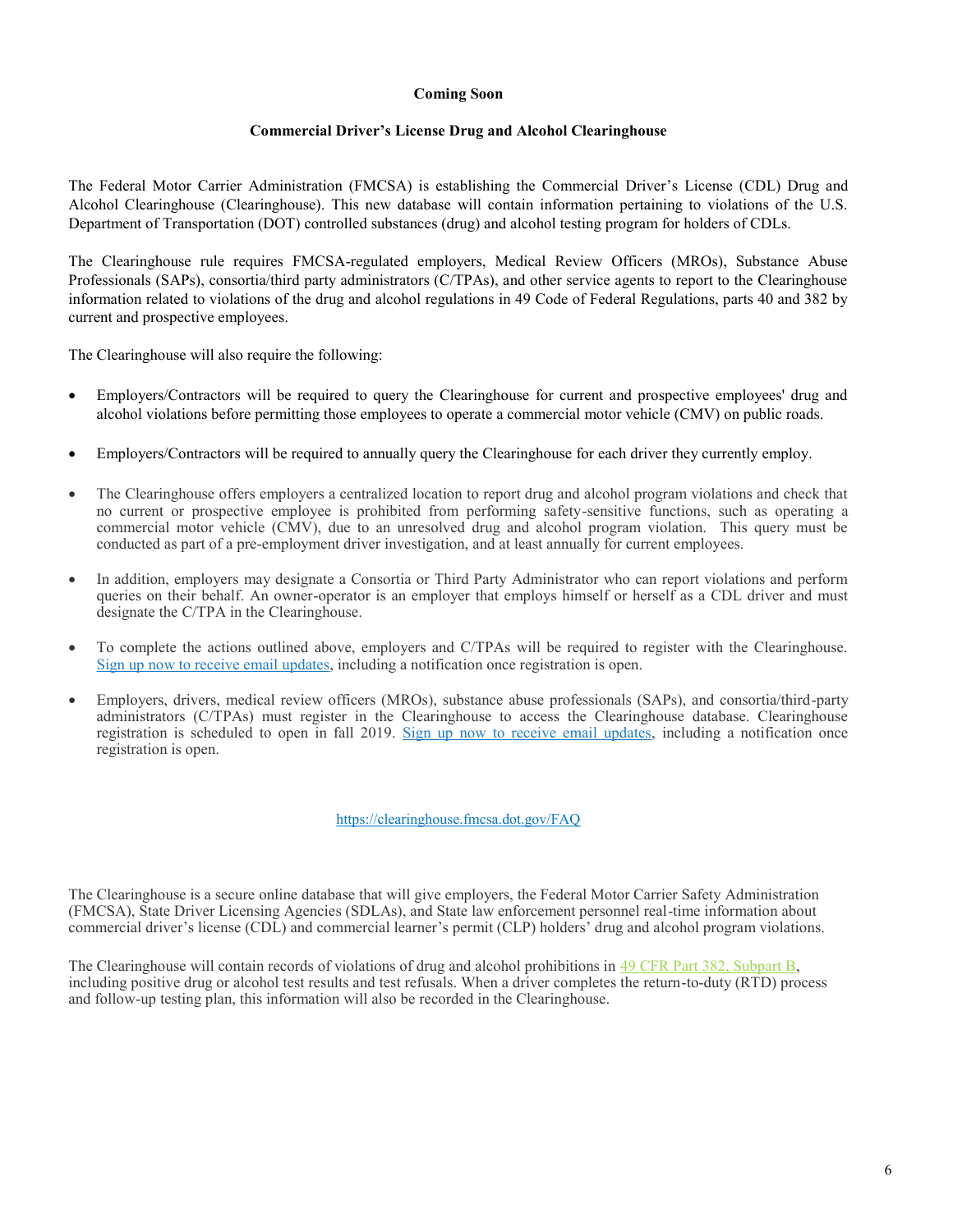#### *THE DRIVER'S SEAT*

#### SPECIAL THANKS & FAREWELL TO TWO SPECIAL CONTRACTORS

Mr. Robert Bruce Witte, Sr., a long-time resident of Carroll County and longtime bus driver and contractor retired as of the end of June. Bruce, as he is known to everyone, began his career as a substitute bus driver in 1975. He continued in that capacity until he became a contractor in 1993, when he took over the contract of Gloria King. Working with Bruce over the years has always been a pleasant experience. Bruce is an honest,

hard-working man who is always willing to help out other contractors, the Transportation Services Department and the schools he served. At one point during his career Bruce owned and operated as many as 12 buses.





The end of an era has occurred!!

After 42 years of service to the students, parents, schools, and community, Mr. Lawrence Schaffer has retired from being a school bus contractor. Starting back in 1977, Lawrence started driving for the then Reed's Bus Service. As time went on, Lawrence being an independent contractor in multiple endeavors, became a school bus contractor as well, serving the North Carroll and surrounding communities by providing in-county and out- of- county special needs transportation, regular education transportation, athletics, ski trips, and other community events. Countless drivers and assistants have worked for Lawrence throughout the years, and many will continue



driving for the new contractor - *Sunset Bus Lines*. Mr. Schaffer provided dependable service throughout the years he was in business. "Ask and it will be done," was often used to describe Lawrence and the transportation service he provided. We in the Transportation Services Department wish Lawrence and Cathi the best in their retirement.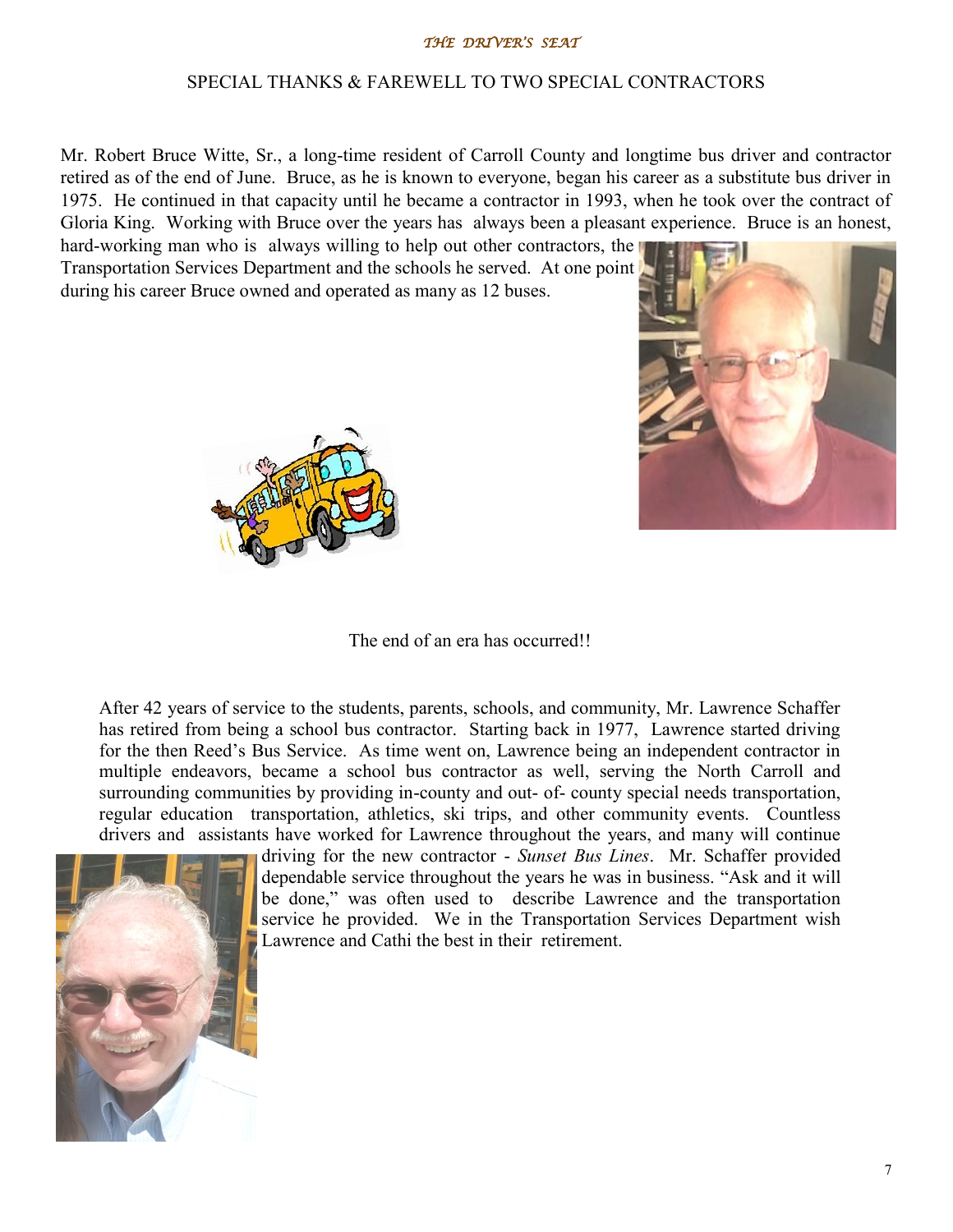### **Carroll County Public Schools Transportation Services Department 2019-2020 Bus Inspection Schedule**

### **August**

- 19 Summer Bus Inspection (7:15 a.m. to 11:30 a.m.) Century High
- 20 Summer Bus Inspection (7:15 a.m. to 11:30 a.m.) Manchester Valley High
- 21 Summer Bus Inspection (7:15 a.m. to 11:30 a.m.) Winters Mill High
- 22 Summer Bus Inspection (7:15 a.m. to 10:00 a.m.) Francis Scott Key High

### **October**

- 29 Fall Bus Inspection (8:45 a.m. to 10:30 a.m.) Francis Scott Key High
- 30 Fall Bus Inspection (8:45 a.m. to 11:30 a.m.) Century High
- 31 Fall Bus Inspection (8:45 a.m. to 11:30 a.m.) Winters Mill High

### **November**

- 5 Fall Bus Inspection (8:45 a.m. to 11:30 a.m.) Manchester Valley High
- 6 Fall Bus Inspection (8:45 a.m. to 11:30 a.m.) Winters Mill High
- 7 Fall Bus Inspection Inclement Weather Makeup Day (8:45 a.m. to 11:30 a.m.)



### **March**

31 Spring Bus Inspection (8:45 a.m. to 11:30 a.m.) Winters Mill High

## **April**

- 1 Spring Bus Inspection (8:45 a.m. to 11:30 a.m.) Manchester Valley High
- 2 Spring Bus Inspection (8:45 a.m. to 10:30 a.m.) Francis Scott Key High
- 7 Spring Bus Inspection (8:45 a.m. to 11:30 a.m.) Century High
- 8 Spring Bus Inspection (8:45 a.m. to 11:30 a.m.) Winters Mill High
- **9** Spring Bus Inspection Inclement Weather Makeup Day (8:45 a.m. to 11:30 a.**m.)**



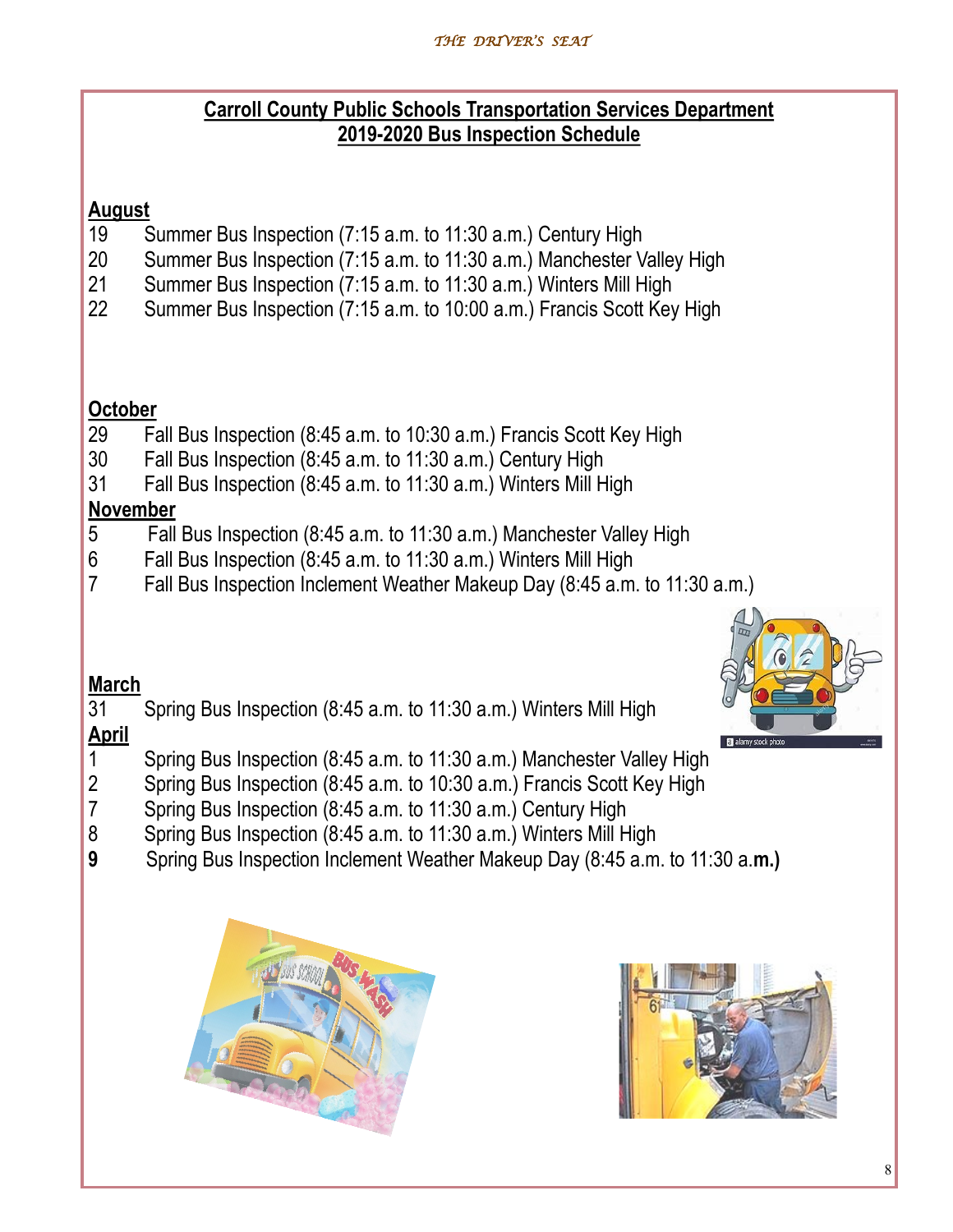|                                                                                                                                | Carroll County Public Schools                                                                                                                                                                                                                                                                                                                                                                                                                                                                                                                                                                                                                              | 2019 - 2020 Transportation Services Calendar |
|--------------------------------------------------------------------------------------------------------------------------------|------------------------------------------------------------------------------------------------------------------------------------------------------------------------------------------------------------------------------------------------------------------------------------------------------------------------------------------------------------------------------------------------------------------------------------------------------------------------------------------------------------------------------------------------------------------------------------------------------------------------------------------------------------|----------------------------------------------|
| <b>August</b><br>19<br>20<br>21<br>22                                                                                          | Summer Bus Inspection (7:15 a.m. to 11:30 a.m.) Century High<br>Summer Bus Inspection (7:15 a.m. to 11:30 a.m.) Manchester Valley High<br>Summer Bus Inspection (7:15 a.m. to 11:30 a.m.) Winters Mill High<br>Summer Bus Inspection (7:15 a.m. to 10:00 a.m.) Francis Scott Key High                                                                                                                                                                                                                                                                                                                                                                      |                                              |
| Contractors' Meeting August 22nd Winters Mill High School Chorus Room-1:00 p.m.<br>September                                   |                                                                                                                                                                                                                                                                                                                                                                                                                                                                                                                                                                                                                                                            |                                              |
| 3<br>6                                                                                                                         | Schools Open - First Day for Students<br>Regular Education Stop Sheets, Special Education Route Manifests due in Transportation Services                                                                                                                                                                                                                                                                                                                                                                                                                                                                                                                   |                                              |
| 27                                                                                                                             | Regular Education Route Stop Sheets and Regular Education Route Manifests due in Transportation Services                                                                                                                                                                                                                                                                                                                                                                                                                                                                                                                                                   |                                              |
| 30                                                                                                                             | Schools/Offices Closed -- Rosh Hashanah                                                                                                                                                                                                                                                                                                                                                                                                                                                                                                                                                                                                                    |                                              |
| <b>October</b>                                                                                                                 |                                                                                                                                                                                                                                                                                                                                                                                                                                                                                                                                                                                                                                                            |                                              |
| 1<br>9                                                                                                                         | Schools Closed for Students - Professional Meeting Day<br>Schools/Offices Closed -- Yom Kippur                                                                                                                                                                                                                                                                                                                                                                                                                                                                                                                                                             |                                              |
| 17                                                                                                                             | Two Hours and Forty-Five Minutes Early Dismissal System-wide; Closed for Pre-K and Prep Students                                                                                                                                                                                                                                                                                                                                                                                                                                                                                                                                                           |                                              |
| 18<br>25<br>29<br>30<br>31<br><b>November</b>                                                                                  | Schools Closed for Students and 10-Month Staff - Professional Meeting Day<br>Special Education Route Manifests due in Transportation Services<br>Fall Bus Inspection (8:45 a.m. to 10:30 a.m.) Francis Scott Key High<br>Fall Bus Inspection (8:45 a.m. to 11:30 a.m.) Century High<br>Fall Bus Inspection (8:45 a.m. to 11:30 a.m.) Winters Mill High                                                                                                                                                                                                                                                                                                     |                                              |
| 5<br>6<br>$\boldsymbol{7}$<br>8<br>27<br>28-29<br><b>December</b>                                                              | Fall Bus Inspection (8:45 a.m. to 11:30 a.m.) Manchester Valley High<br>Fall Bus Inspection (8:45 a.m. to 11:30 a.m.) Winters Mill High<br>Fall Bus Inspection Inclement Weather Makeup Day (8:45 a.m. to 11:30 a.m.)<br>Two Hours and Forty-Five Minutes Early Dismissal/System-wide; Closed for Pre-K and Prep Students<br>Schools/Offices Two Hours and Forty-Five Minutes Early Dismissal System-wide; Schools Closed for Pre-Kindergarten and Prep Students<br>Schools/Offices Closed - Thanksgiving Holiday                                                                                                                                          |                                              |
| $\overline{c}$                                                                                                                 | Schools/Offices Re-open                                                                                                                                                                                                                                                                                                                                                                                                                                                                                                                                                                                                                                    |                                              |
| 23-31<br><b>January</b>                                                                                                        | Schools/Offices Closed - Winter Holiday                                                                                                                                                                                                                                                                                                                                                                                                                                                                                                                                                                                                                    |                                              |
| $\mathbf{1}$<br>2                                                                                                              | Schools/Offices Closed - Winter Holiday<br>Schools/Offices Re-open                                                                                                                                                                                                                                                                                                                                                                                                                                                                                                                                                                                         |                                              |
| 10<br>20<br>29                                                                                                                 | Regular Education Route Stop Sheets and Regular Education Route Manifests due in Transportation Services<br>Schools/Offices Closed - Martin Luther King, Jr. Holiday<br>Schools Closed for Students - Professional Meeting Day                                                                                                                                                                                                                                                                                                                                                                                                                             |                                              |
| February                                                                                                                       |                                                                                                                                                                                                                                                                                                                                                                                                                                                                                                                                                                                                                                                            |                                              |
| 17<br><b>March</b>                                                                                                             | Schools/Offices Closed - Presidents' Day                                                                                                                                                                                                                                                                                                                                                                                                                                                                                                                                                                                                                   |                                              |
| 6<br>31                                                                                                                        | Two Hours and Forty-Five Minutes Early Dismissal System-wide; Schools Closed for Pre-Kindergarten and Prep Students-Regular Education Route<br>Stop Sheets and Regular Education Route Manifests; Special Education Route Manifests due in Transportation Services<br>Spring Bus Inspection (8:45 a.m. to 11:30 a.m.) Winters Mill High                                                                                                                                                                                                                                                                                                                    |                                              |
| <b>April</b><br>$\mathbf{1}$<br>$\overline{\mathbf{c}}$<br>6<br>$\overline{7}$<br>8<br>9<br>10<br>13<br>14<br>28<br><u>May</u> | Spring Bus Inspection (8:45 a.m. to 11:30 a.m.) Manchester Valley High<br>Spring Bus Inspection (8:45 a.m. to 10:30 a.m.) Francis Scott Key High<br>Two Hours and Forty-Five Minutes Early Dismissal System-wide; Schools Closed for Pre-Kindergarten and Prep Students<br>Spring Bus Inspection (8:45 a.m. to 11:30 a.m.) Century High<br>Spring Bus Inspection (8:45 a.m. to 11:30 a.m.) Winters Mill High<br>Spring Bus Inspection Inclement Weather Makeup Day (8:45 a.m. to 11:30 a.m.)<br>Schools/Offices Closed - Good Friday<br>Schools/Offices Closed - Easter Monday<br>Schools/Offices Re-open<br>Schools/Offices Closed - Primary Election Day |                                              |
| 25<br><u>June</u>                                                                                                              | Schools/Offices Closed - Memorial Day                                                                                                                                                                                                                                                                                                                                                                                                                                                                                                                                                                                                                      |                                              |
| 11<br>12                                                                                                                       | Last Day for Pre-Kindergarten Students<br>Last Day for Students; Two Hours and Forty-Five Minutes Early Dismissal System-wide                                                                                                                                                                                                                                                                                                                                                                                                                                                                                                                              |                                              |